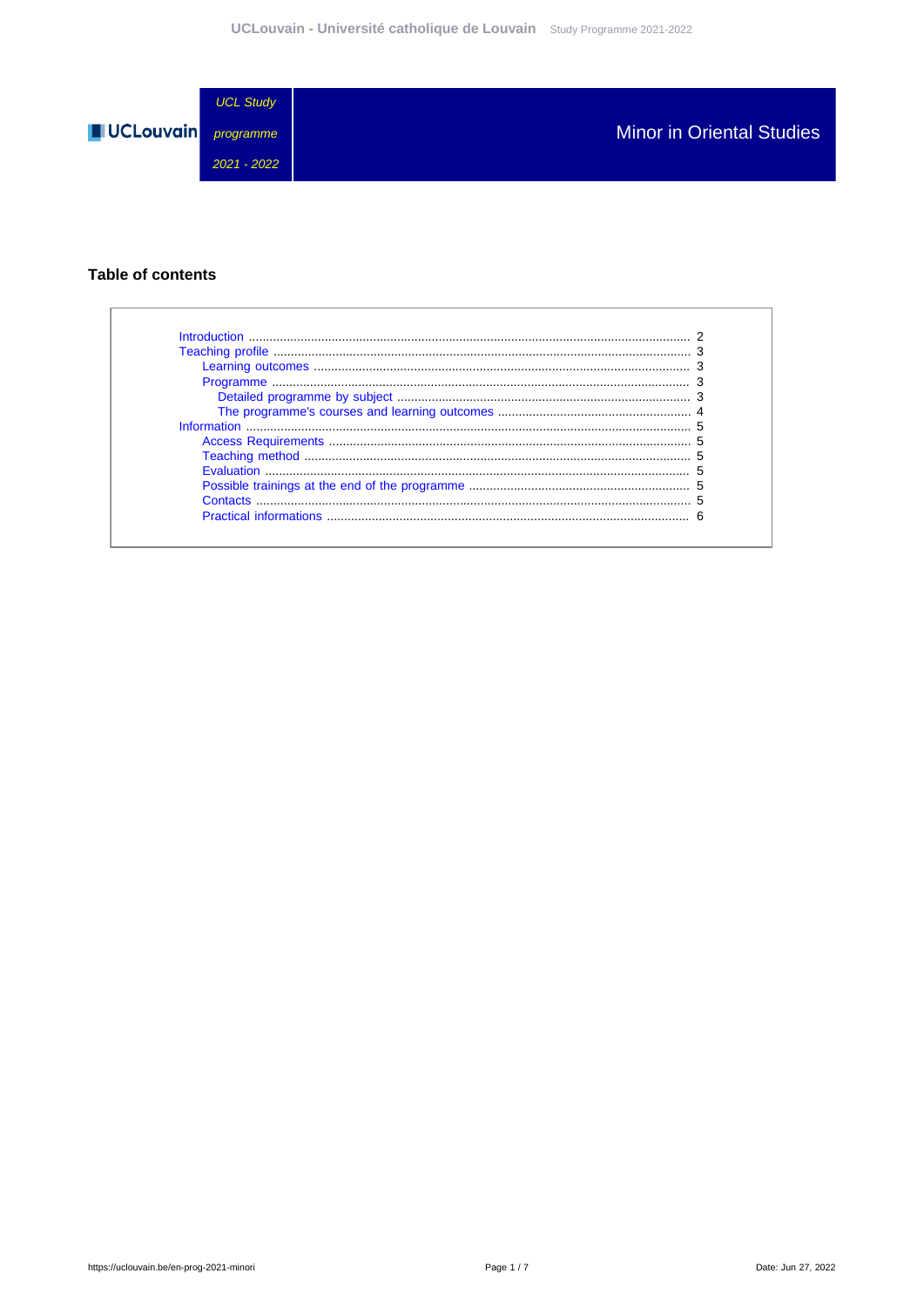# <span id="page-1-0"></span>**MINORI - Introduction**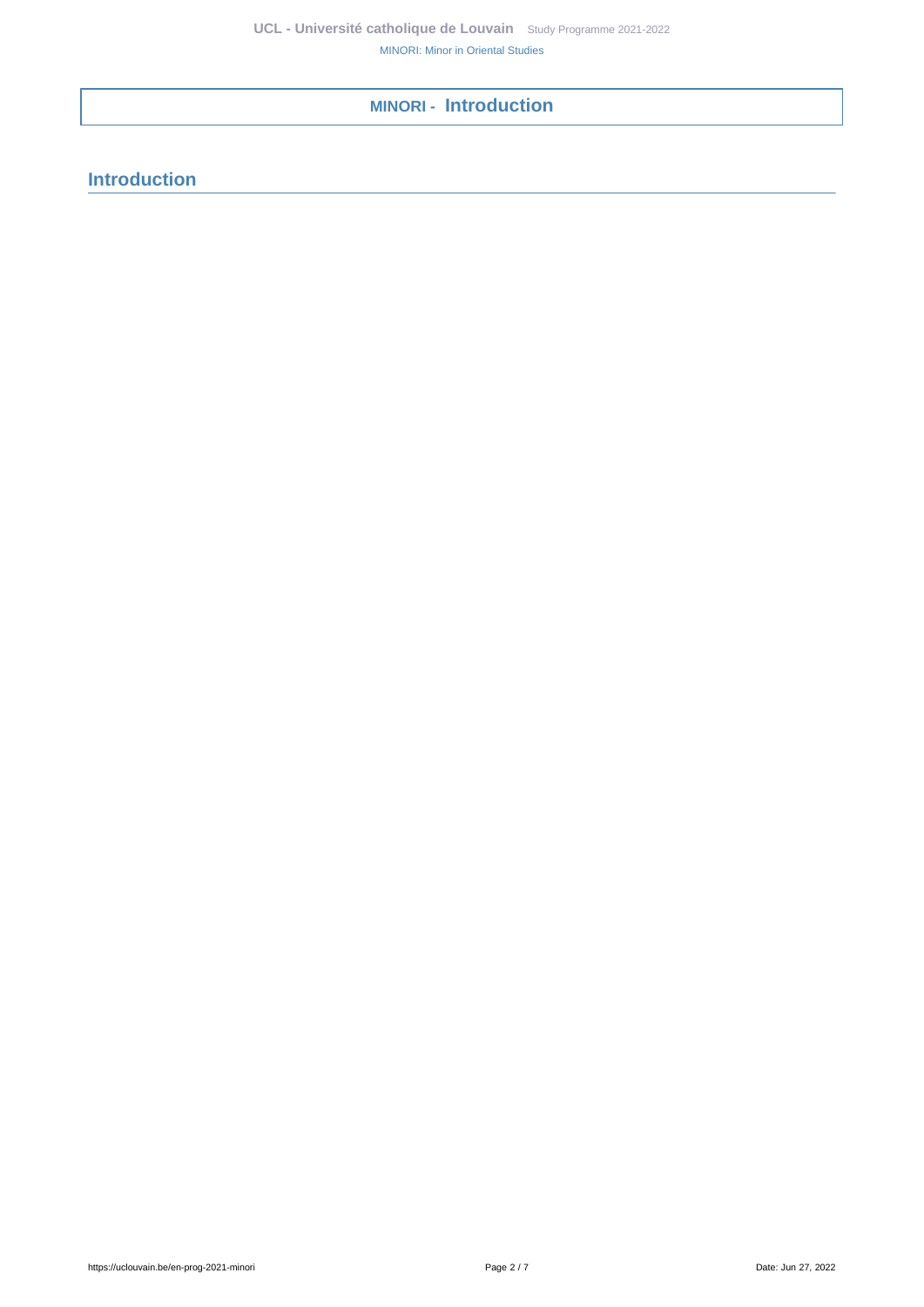## **MINORI - Teaching profile**

## <span id="page-2-1"></span><span id="page-2-0"></span>**Learning outcomes**

On successful completion of this programme, each student is able to :

1.

2.

3.

# <span id="page-2-2"></span>**Programme**

### <span id="page-2-3"></span>**DETAILED PROGRAMME BY SUBJECT**

O Mandatory

#### **<sup>83</sup> Optional**

- $\Delta$  Not offered in 2021-2022
- Not offered in 2021-2022 but offered the following year
- $\oplus$  Offered in 2021-2022 but not the following year
- $\Delta\,\oplus$  Not offered in 2021-2022 or the following year
- **Activity with requisites**
- R] Teaching language (FR, EN, ES, NL, DE, ...)

Click on the course title to see detailed informations (objectives, methods, evaluation...)

30 crédits

#### **Content:**

#### **Culture and Civilisation (20 credits)**

| O LGLOR1120 | Introduction to Ancient and Modern Oriental Studies | <b>Bernard Coulie</b><br><b>Godefroid De Callatay</b><br>Andrea Barbara Schmidt<br><b>Herman Seldeslachts</b> | $[q1]$ [30h] [5 Credits]         | $x \times$ |  |
|-------------|-----------------------------------------------------|---------------------------------------------------------------------------------------------------------------|----------------------------------|------------|--|
| O LGLOR1521 | Introduction to the Byzantine World                 | <b>Bernard Coulie</b>                                                                                         | [q1] [30h] [5 Credits] $\oslash$ | $x \times$ |  |
| O LGLOR1522 | Introduction to the Medieval Christian East         | Andrea Barbara Schmidt                                                                                        | [q1] [30h] [5 Credits] $\oplus$  | $x \times$ |  |
| O LGLOR1531 | History and Society of Islam and the Arab World     | <b>Godefroid De Callatay</b>                                                                                  | [q1] [30h] [5 Credits] $\odot$   | $x \times$ |  |

### **Oriental languages (10 credits)**

Two courses to be chosen from :

| 83 LGLOR1641            | Aramaic Languages (Ancient Aramaic, Syriac) A    | Andrea Barbara Schmidt                                                    | $[q1+q2]$ [30h] [5 Credits] $\odot$  | $x \times$ |
|-------------------------|--------------------------------------------------|---------------------------------------------------------------------------|--------------------------------------|------------|
| 83 LGLOR1642            | Aramaic Languages (Ancient Aramaic, Syriac) B    | Andrea Barbara Schmidt<br><b>Jan Tavernier</b>                            | $[q1+q2]$ [30h] [5 Credits] $\oplus$ | $x \times$ |
| 83 LGLOR1651            | Languages of the Caucasus (Armenian, Georgian) A | <b>Bernard Coulie</b>                                                     | [q1] [30h] [5 Credits] $\odot$       | $x \times$ |
| <b>&amp; LGLOR1652</b>  | Languages of the Caucasus (Armenian, Georgian) B | <b>Bernard Coulie</b>                                                     | $[q1+q2]$ [30h] [5 Credits] $\oplus$ | $x \times$ |
| <b>&amp;3 LARAB1100</b> | <b>Modern Arabic Elementary Level I</b>          | <b>Manhal Makhoul (coord.)</b>                                            | [q1] [30h] [5 Credits]               | $x \, x$   |
| 33 LGLOR1660            | <b>Classical Arabic I</b>                        | Sébastien Moureau                                                         | $[q2]$ [30h] [5 Credits]             | $x \, x$   |
| 33 LGLOR1661            | <b>Classical Arabic II A</b>                     | <b>Godefroid De Callatay</b>                                              | [q2] [30h] [5 Credits] $\odot$       | $x \mid x$ |
| <b>&amp; LGLOR1662</b>  | <b>Classical Arabic II B</b>                     | Naïm Vanthieghem<br><i>(compensates)</i><br><b>Godefroid De Callatay)</b> | [q2] [30h] [5 Credits] $\oplus$      | $x \mid x$ |

Year 2 3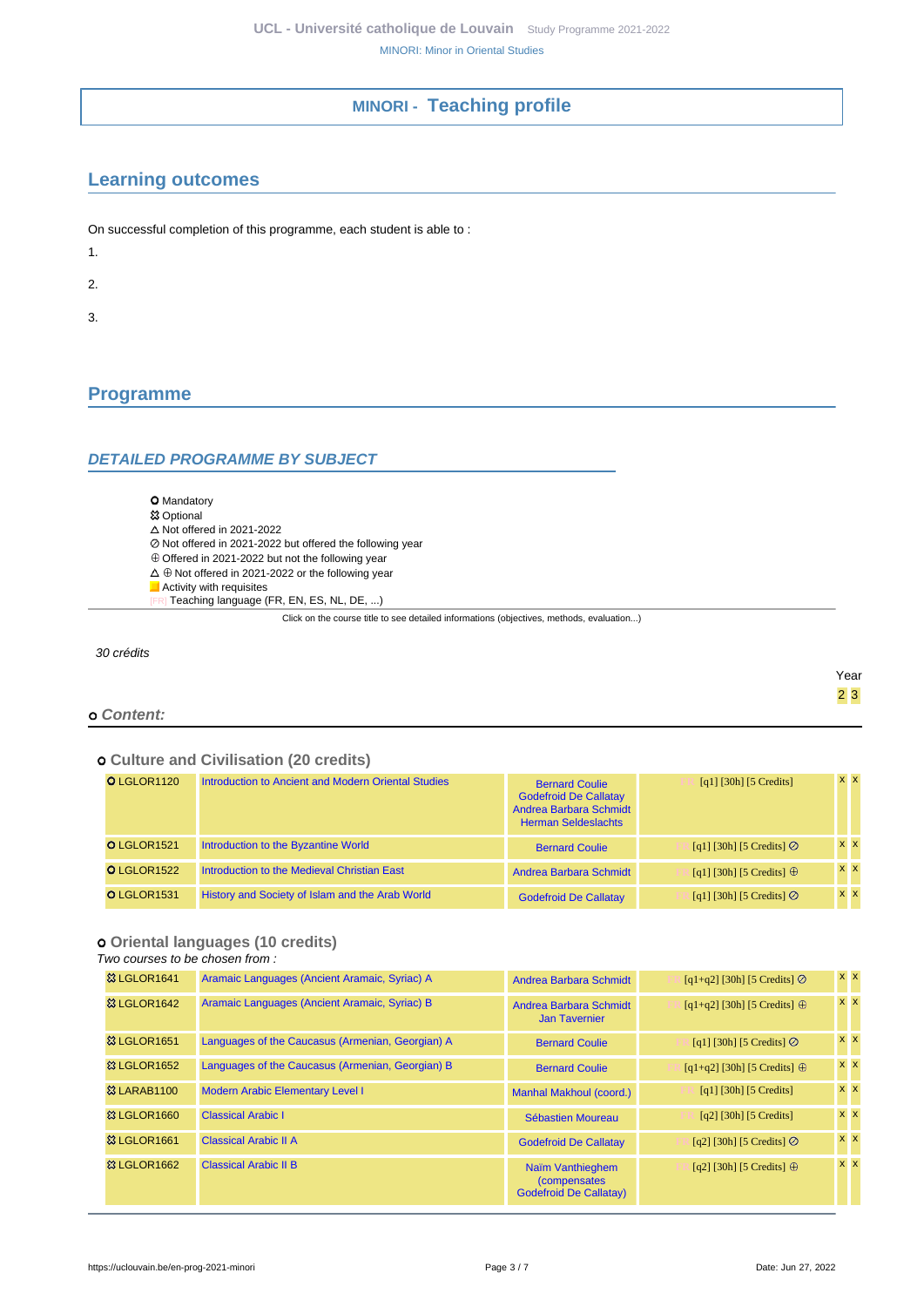### <span id="page-3-0"></span>**THE PROGRAMME'S COURSES AND LEARNING OUTCOMES**

For each UCLouvain training programme, a [reference framework of learning outcomes](https://uclouvain.be/en-prog-2021-minori-competences_et_acquis.html) specifies the the skills expected of every graduate on completion of the programme. Course unit descriptions specify targeted learning outcomes, as well as the unit's contribution to reference framework of learning outcomes.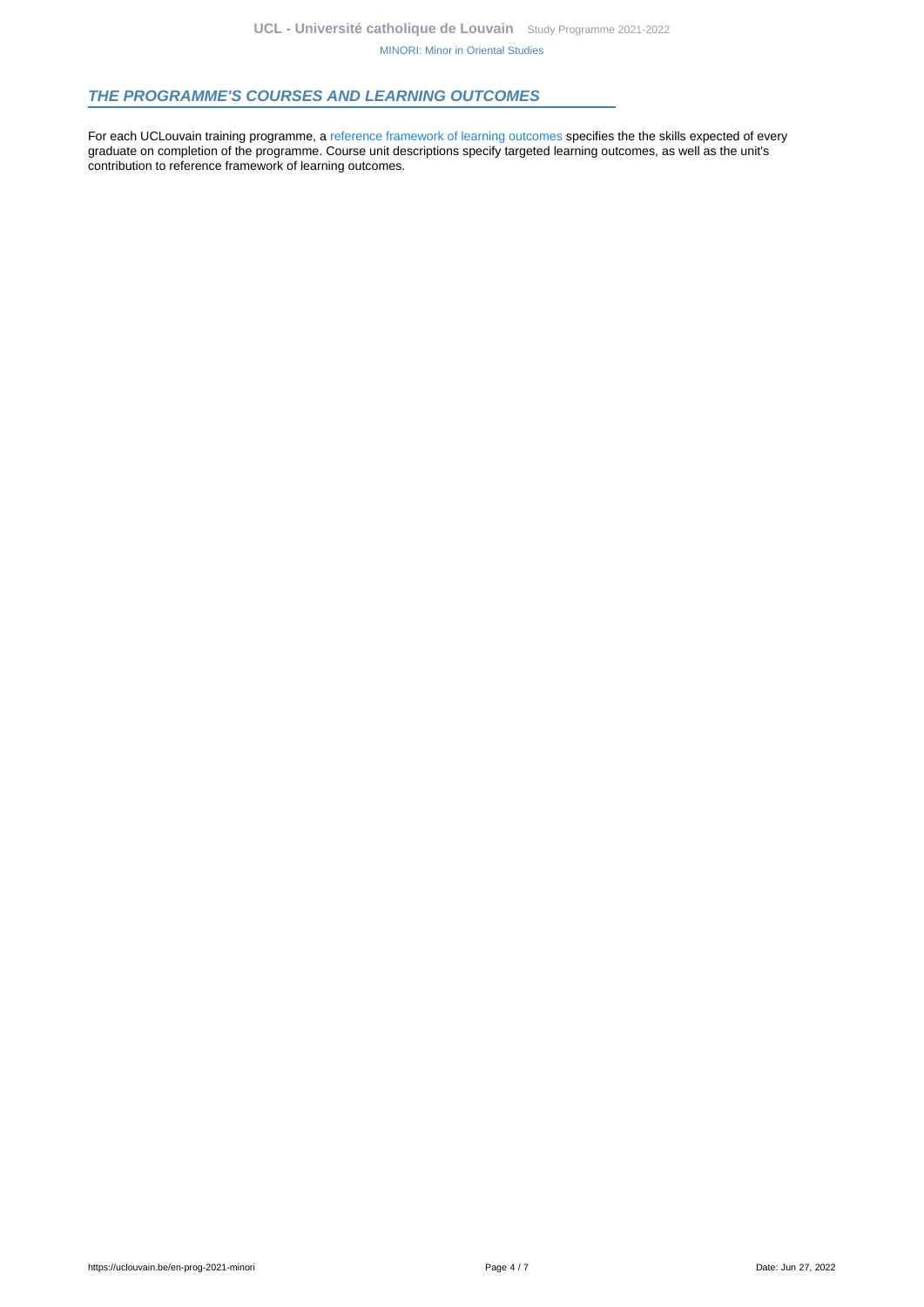### **MINORI - Information**

## <span id="page-4-1"></span><span id="page-4-0"></span>**Access Requirements**

The programme is open to all Bachelor students if their main programme permits.

For further information: [https://uclouvain.be/en-prog-min-lori100i-bacs\\_concernes](https://uclouvain.be/en-prog-min-lori100i-bacs_concernes)

## <span id="page-4-2"></span>**Teaching method**

The courses make use of a variety of teaching techniques and strategies (lectures, group work, individual work, seminars, reading etc.) which help students to acquire the necessary skills. Certain courses also use e-learning techniques (provision of resources and exercises, teaching devices, collective sharing and assessment of work).

# <span id="page-4-3"></span>**Evaluation**

**The evaluation methods comply with the [regulations concerning studies and exams](https://uclouvain.be/fr/decouvrir/rgee.html). More detailed explanation of the modalities specific to each learning unit are available on their description sheets under the heading "Learning outcomes evaluation method".**

According to the type of course, there are different forms of assessment. Certain courses have traditional oral and/or written assessments (which take place in the examination periods in January, June and August/September), while seminars involve student participation throughout the semester and the assessment of individual work. Further details on the assessment method are given at the beginning of each course.

Course examinations on communication skills are designed to test performance, that is to say practical use of the language in meaningful situations, which demonstrate students' level of ability.

To obtain a student's average, the grades awarded for each course unit are weighted by their respective credits.

## <span id="page-4-4"></span>**Possible trainings at the end of the programme**

All UCLouvain Bachelors, with the [Minor in Oriental Studies](https://uclouvain.be/en-prog-2021-minori) give access to [Master \[120\] in Ancient Languages and Literatures: Oriental](https://uclouvain.be/en-prog-2021-hori2m) [Studies](https://uclouvain.be/en-prog-2021-hori2m) and [Master \[60\] in Ancient Languages and Literatures : Oriental Studies](https://uclouvain.be/en-prog-2021-hori2m1)

- provided that at least two courses of the same Oriental language(s) (A and B) and at least two courses in the culture and civilization of Islam and/or the Arab world have been followed;
- and by adding a maximum of 15 credits of supplementary classes integrated into the master's programme.

Last update: March 2020

### <span id="page-4-5"></span>**Contacts**

### **Curriculum Management**

Entity Structure entity SSH/FIAL/EHAC Denomination [\(EHAC\)](https://uclouvain.be/repertoires/entites/ehac) Acronym EHAC

Faculty Faculty of Philosophy, Arts and Letters [\(FIAL\)](https://uclouvain.be/repertoires/entites/fial) Sector **Human Sciences** [\(SSH\)](https://uclouvain.be/repertoires/entites/ssh) Postal address **Place Blaise Pascal 1 - bte L3.03.13** 1348 Louvain-la-Neuve Tel: [+32 \(0\) 10 47 49 35](https://uclouvain.be/tel:+3210474935) - Fax: [+32 \(0\) 10 47 49 29](https://uclouvain.be/tel:+3210474929)

Academic supervisor: [Bernard Coulie](https://uclouvain.be/repertoires/bernard.coulie) Useful Contact(s)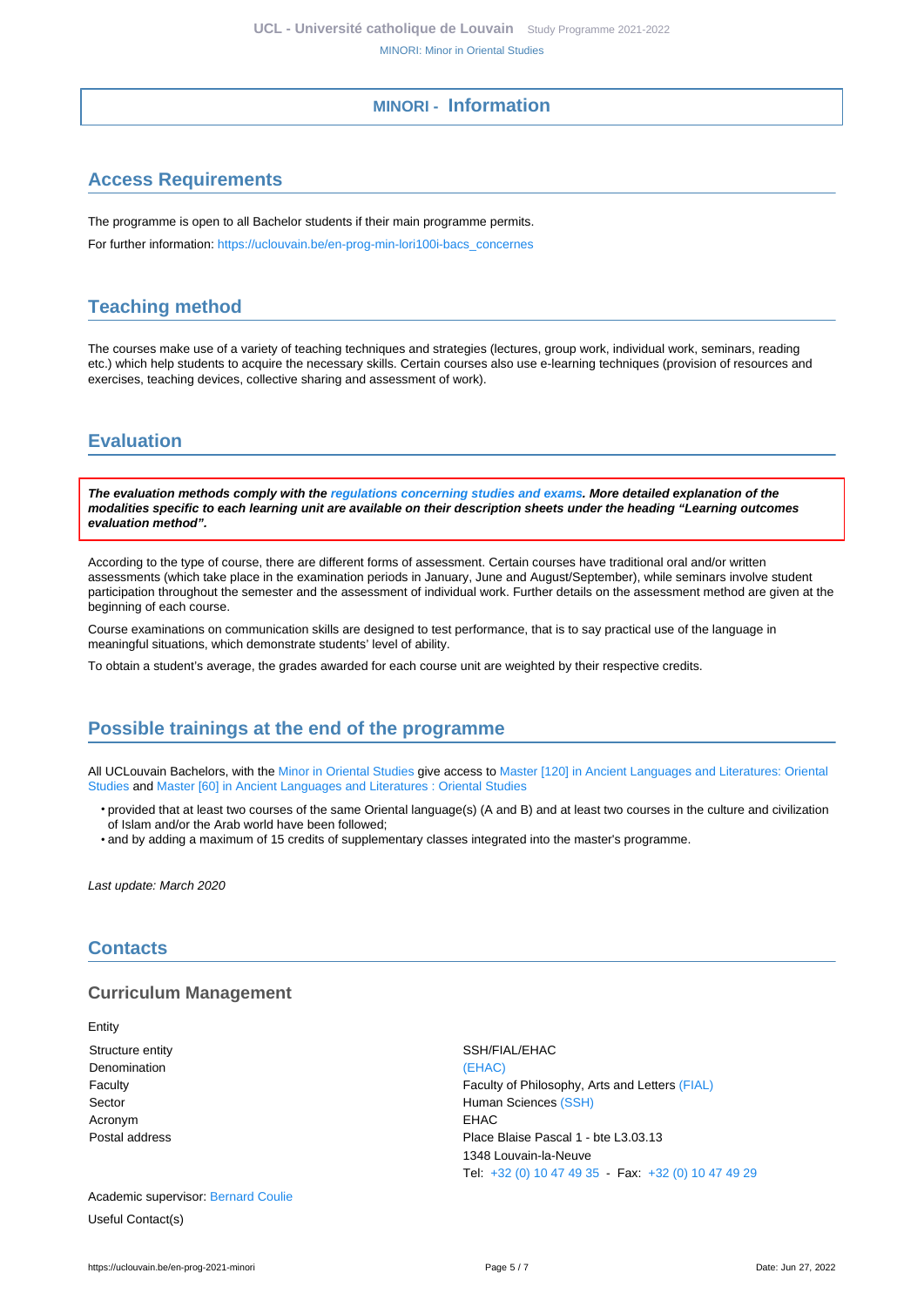• Fiorella Flamini, Study Adviser: [conseiller.etudes-fial@uclouvain.be](https://uclouvain.be/mailto:conseiller.etudes-fial@uclouvain.be)

# <span id="page-5-0"></span>**Practical informations**

Practical information regarding this minor (enrolment, course and exam schedules, etc.) is available in the French version of the study programme.